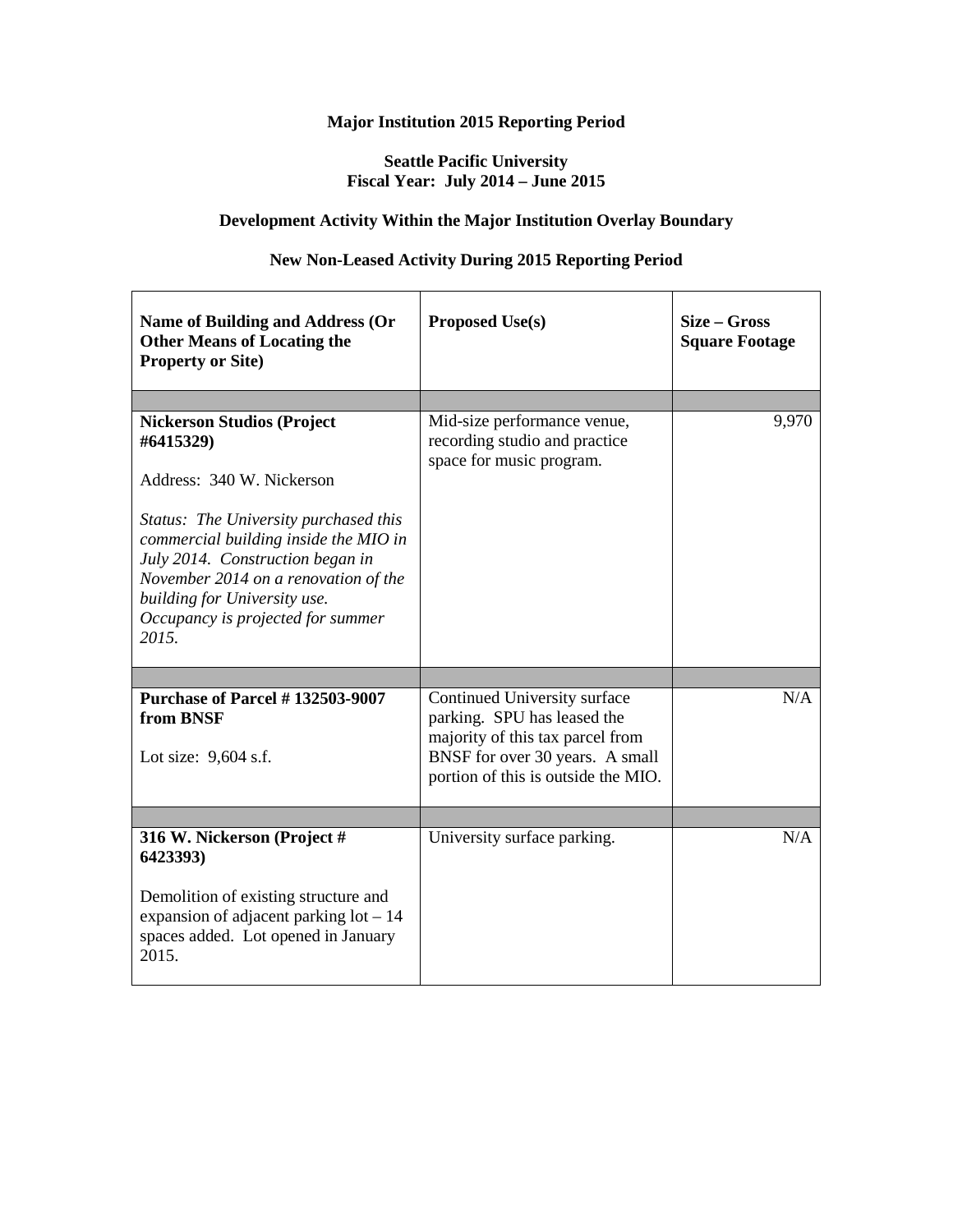| PREVIOUSLY REPORTED - STATUS UPDATED                                                                                                                                                                                                                    |                                                                                          |         |
|---------------------------------------------------------------------------------------------------------------------------------------------------------------------------------------------------------------------------------------------------------|------------------------------------------------------------------------------------------|---------|
| <b>Alexander Hall Seismic Update and</b><br><b>Interior Renovation (Project</b><br>#6372571)<br>Address: $3244.3rd$ Ave. W.<br><b>Status: Project completed in</b><br>September 2014.                                                                   | Academic Building                                                                        | 11,120  |
|                                                                                                                                                                                                                                                         |                                                                                          |         |
| <b>Wallace Field Lighting Project</b><br>(Project # 3015956)<br>Address: $3414 \, 3^{rd}$ Ave. W.<br><b>Status: Minor amendment</b><br>interpretation and MUP were issued<br>on July 17, 2014. Construction began<br>in November 2014 and was completed | <b>Recreation field</b>                                                                  | N/A     |
| in January 2015.                                                                                                                                                                                                                                        |                                                                                          |         |
|                                                                                                                                                                                                                                                         |                                                                                          |         |
| <b>Irondale Residence Hall (renamed)</b><br><b>Arnett Hall)</b><br>(Project #3004816)<br>3309 $6^{th}$ Ave. W.<br><b>Status Update: Construction was</b><br>completed in September 2014 and the<br><b>building opened for Autumn Quarter</b><br>2014.   | <b>Student Housing</b>                                                                   | 69,800  |
|                                                                                                                                                                                                                                                         |                                                                                          |         |
| <b>University Center</b><br>(Project # 3011176)<br>3 <sup>rd</sup> Ave. W. and W. Dravus St.<br><b>Status Update: MUP was issued in</b><br>October 2011 and was renewed in<br>April 2015. Project on hold until<br>funding is available.                | Arts Complex: performance hall,<br>classrooms & officing, faculty<br>development center. | 117,000 |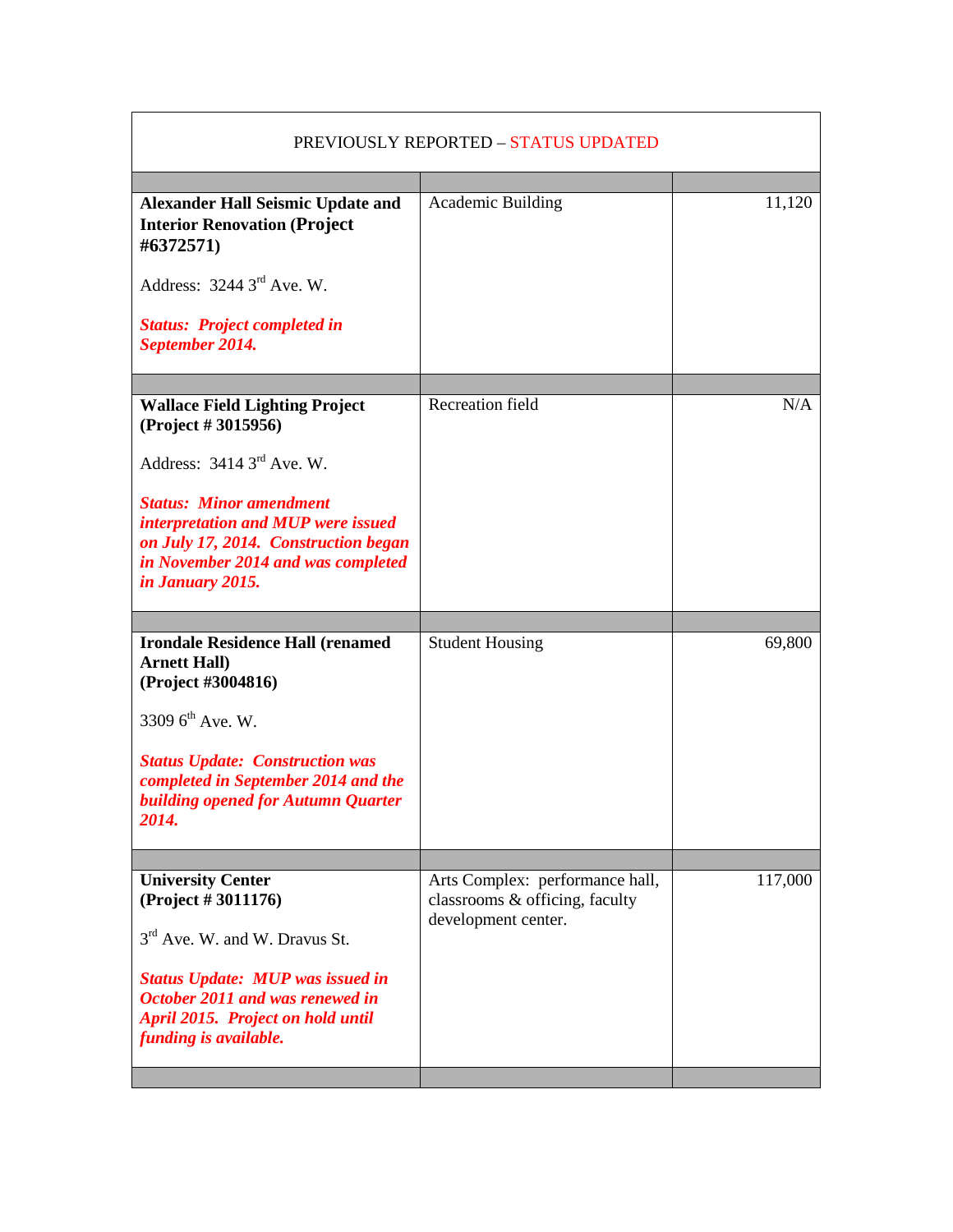| <b>Ashton Parking Lot Expansion</b>                                                                                                         | Student parking | N/A |
|---------------------------------------------------------------------------------------------------------------------------------------------|-----------------|-----|
| (Project # 3009946)                                                                                                                         |                 |     |
| 611 W. Dravus St.<br>100 spaces (net gain of 68 over<br>existing lot)                                                                       |                 |     |
| <b>Status Update: MUP was issued on</b><br>May 31, 2012 and renewed in April<br>2015. Project on hold until funding is<br><i>available.</i> |                 |     |

 **Total Gross Square Footage: 207,890 s.f.**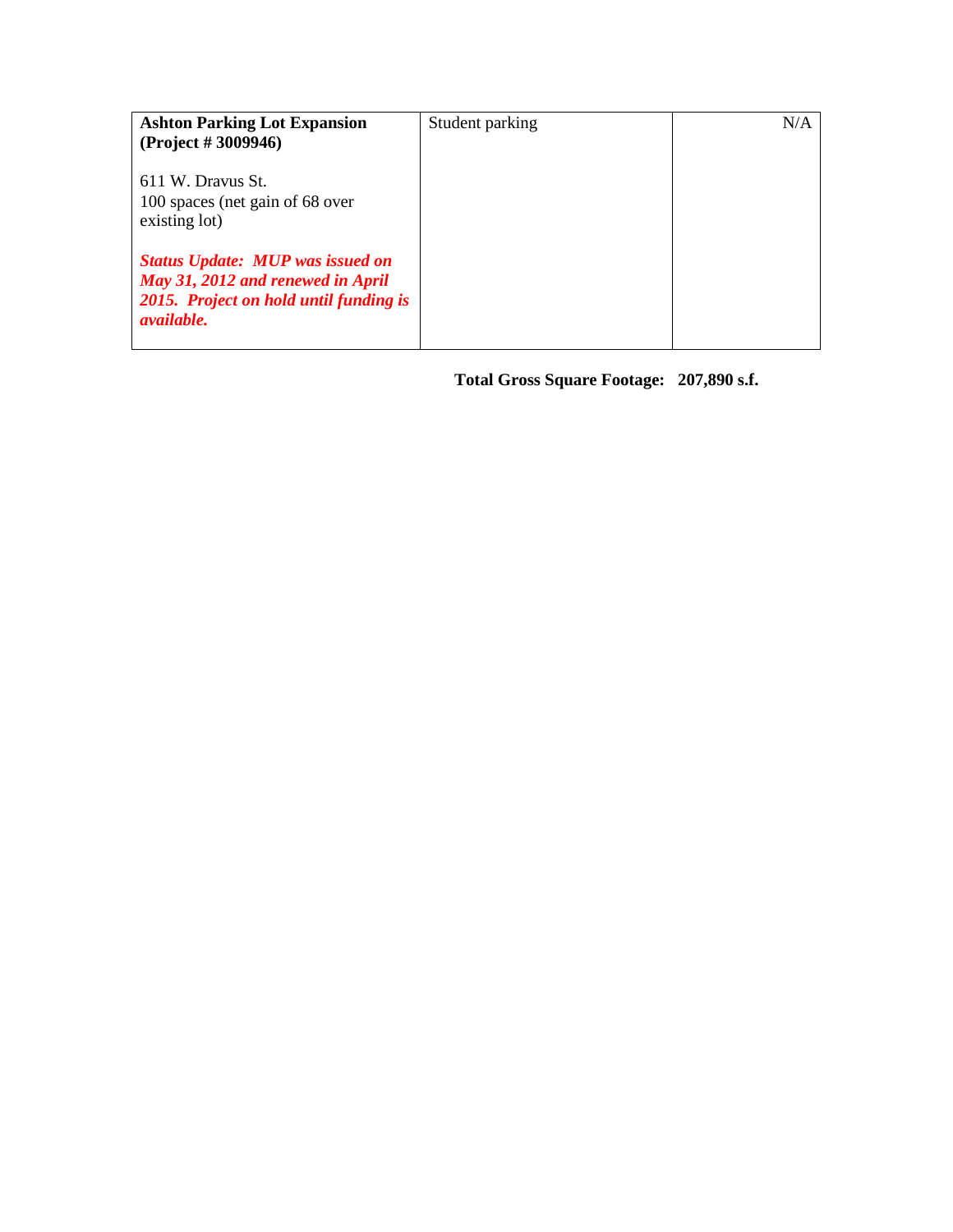#### **Seattle Pacific University (Fiscal Years: July 2014 – June 2015)**

#### **Development Activity Within the Major Institution Overlay Boundary**

## **New Leasing Activity to Non-Major Institution Uses During 2015 Reporting Period**

| <b>Proposed Use(s)</b> | Size - Gross<br><b>Square Footage</b> |
|------------------------|---------------------------------------|
|                        |                                       |
|                        |                                       |
|                        |                                       |
|                        |                                       |
|                        |                                       |
|                        |                                       |
|                        |                                       |

 **Total Gross Square Footage: - 0 - s.f.**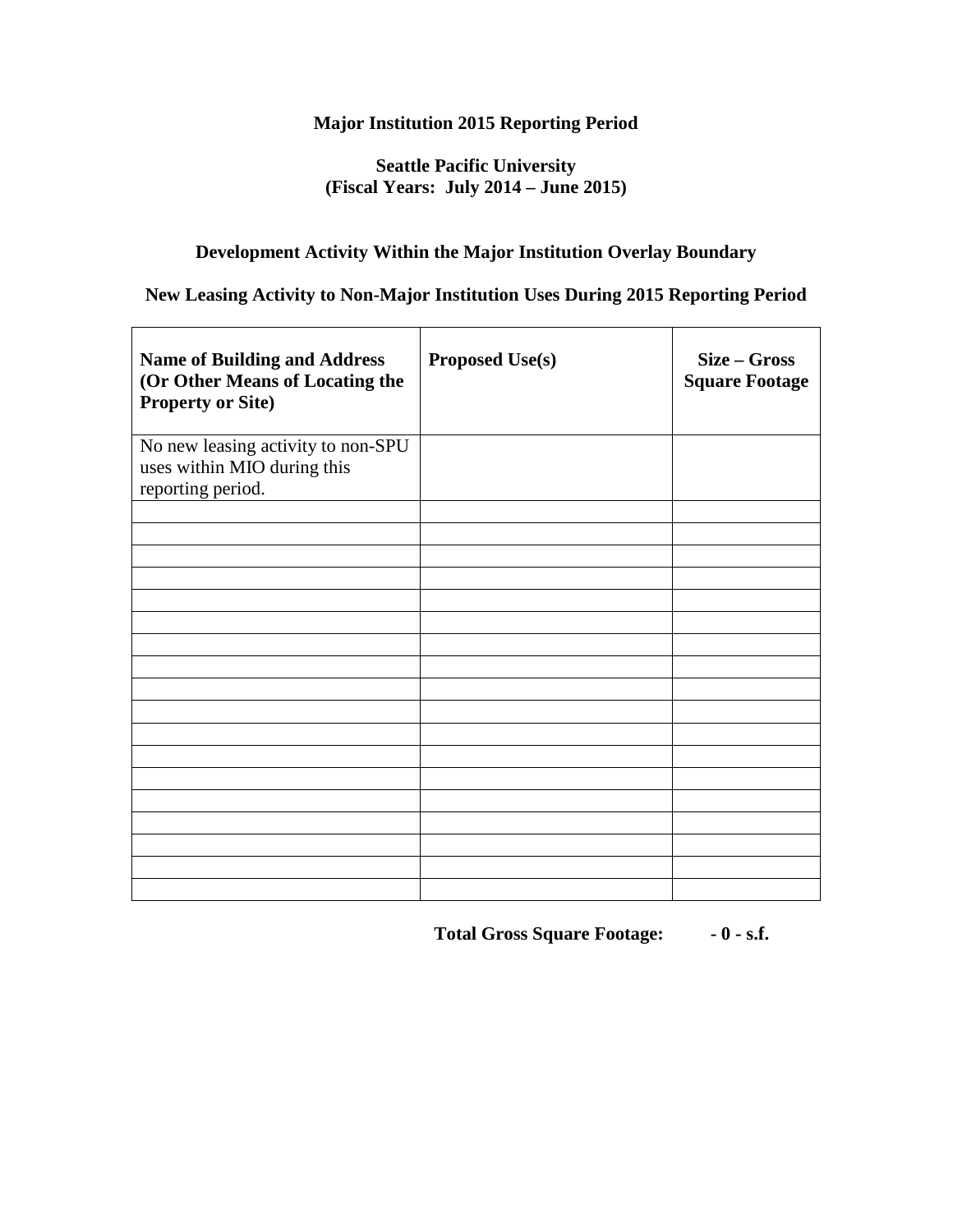## **Seattle Pacific University (Fiscal Year: July 2014 – June 2015)**

#### **Development Activity Outside but Within 2,500 Feet of the Major Institution Overlay Boundary**

## **New Land and Building Acquisition During 2015 Reporting Period**

| <b>Name of Building and Address</b><br>(Or Other Means of Locating the<br><b>Property or Site)</b> | <b>Proposed Use(s)</b>                                                                                                                                                    | Size – Gross<br><b>Square Footage</b> |
|----------------------------------------------------------------------------------------------------|---------------------------------------------------------------------------------------------------------------------------------------------------------------------------|---------------------------------------|
| 329 W. Ewing Street<br>Purchased on 7/23/14. Leased to<br>Stellar J Corporation in April 2015.     | Vacant lot currently leased to<br>Stellar J Corporation for<br>staging for their involvement<br>in King County's Fremont<br>Siphon Replacement Project.                   | N/A                                   |
|                                                                                                    |                                                                                                                                                                           |                                       |
| <b>Purchase of Parcel #132503-9007</b><br>from BNSF<br>Lot size: 9,604 s.f.                        | Continued University surface<br>parking. SPU has leased the<br>majority of this tax parcel from<br>BNSF for over 30 years. A small<br>portion of this is outside the MIO. | N/A                                   |
|                                                                                                    |                                                                                                                                                                           |                                       |
|                                                                                                    |                                                                                                                                                                           |                                       |
|                                                                                                    |                                                                                                                                                                           |                                       |
|                                                                                                    |                                                                                                                                                                           |                                       |
|                                                                                                    |                                                                                                                                                                           |                                       |
|                                                                                                    |                                                                                                                                                                           |                                       |
|                                                                                                    |                                                                                                                                                                           |                                       |
|                                                                                                    |                                                                                                                                                                           |                                       |
|                                                                                                    |                                                                                                                                                                           |                                       |
|                                                                                                    |                                                                                                                                                                           |                                       |
|                                                                                                    |                                                                                                                                                                           |                                       |
|                                                                                                    |                                                                                                                                                                           |                                       |
|                                                                                                    |                                                                                                                                                                           |                                       |

 **Total Gross Square Footage: -0- s.f.**